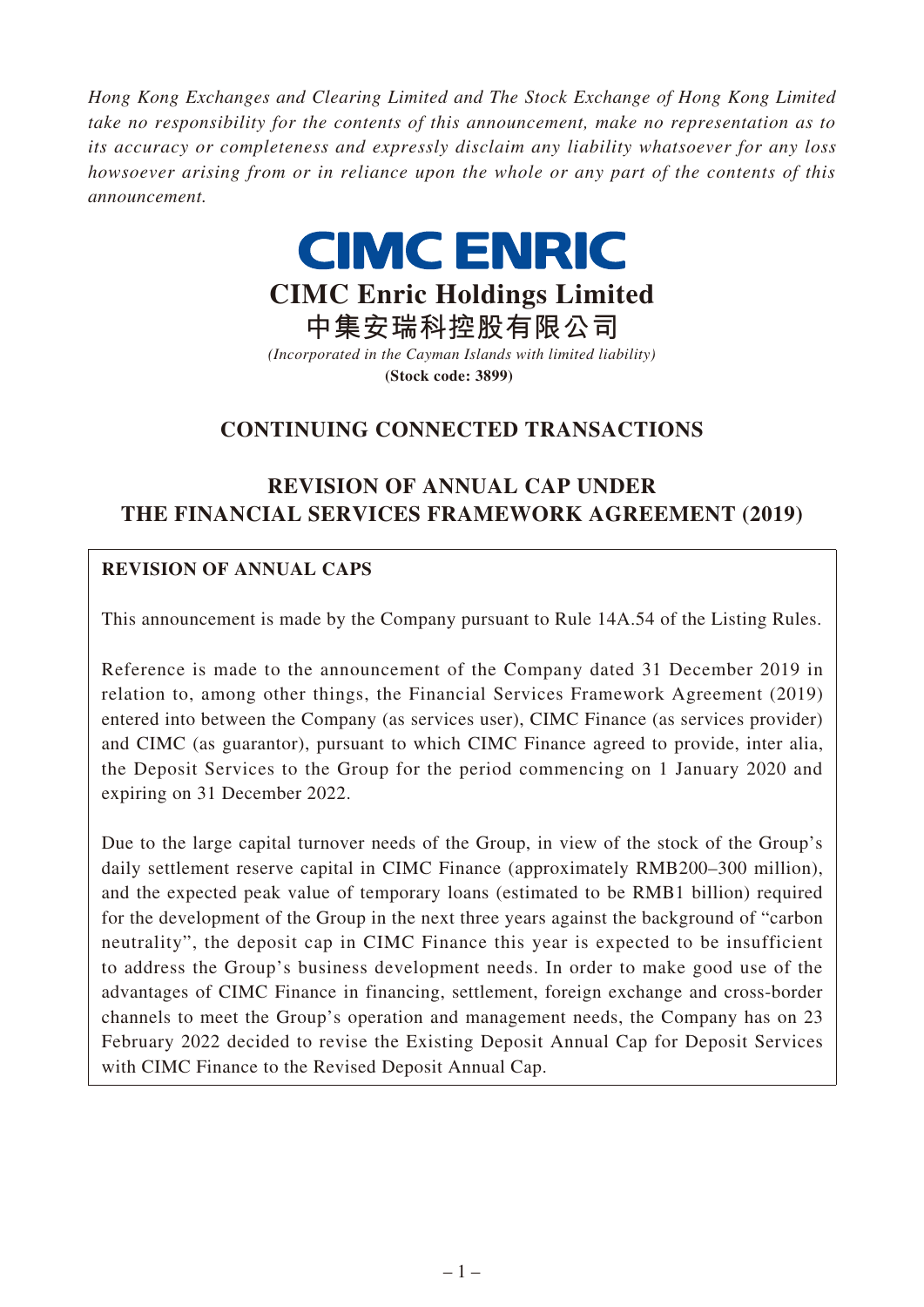## **LISTING RULES IMPLICATION**

As at the date of this announcement, CIMC is a controlling Shareholder indirectly holding approximately 67.60% of the Shares and is therefore a connected person of the Company. As CIMC Finance is a non-wholly owned subsidiary of CIMC and therefore is an associate of CIMC, CIMC Finance is also a connected person of the Company. The Deposit Services contemplated under the Financial Services Framework Agreement (2019) therefore constituted continuing connected transactions of the Company under Chapter 14A of the Listing Rules.

As all of the applicable percentage ratios in respect of the Revised Deposit Annual Cap for the Deposit Services contemplated under the Financial Services Framework Agreement (2019), on an annual basis, are more than 0.1% but less than 5%, the Deposit Services contemplated thereunder are subject to the reporting, announcement and annual review requirements and are exempt from the circular (including independent financial advice) and independent shareholders' approval requirements under Chapter 14A of the Listing Rules.

### **I INTRODUCTION**

This announcement is made by the Company pursuant to Rule 14A.54 of the Listing Rules.

Reference is made to the announcement of the Company dated 31 December 2019 in relation to, among other things, the Financial Services Framework Agreement (2019) entered into between the Company (as services user), CIMC Finance (as services provider) and CIMC (as guarantor), pursuant to which CIMC Finance agreed to provide, inter alia, the Deposit Services to the Group for the period commencing on 1 January 2020 and expiring on 31 December 2022.

#### **II REVISION OF THE EXISTING ANNUAL CAP FOR DEPOSIT SERVICES**

The Existing Deposit Annual Cap and the Revised Deposit Annual Cap under the Financial Services Framework Agreement (2019) for the year ending 31 December 2022 are as follows:

#### **For the year ending 31 December 2022**

| <b>Existing Deposit Annual Cap</b> | RMB419,000,000 |
|------------------------------------|----------------|
| Revised Deposit Annual Cap         | RMB600,000,000 |

The Revised Deposit Annual Cap for the maximum daily outstanding balance of deposits have been determined with reference to the Group's historical maximum daily outstanding balance of deposits placed with CIMC Finance, the estimated business growth of the Group for the year ending 31 December 2022, the estimated cash flow and the estimated level of cash to be deposited with CIMC Finance to facilitate settlement of accounts with members of the Group and the CIMC Group.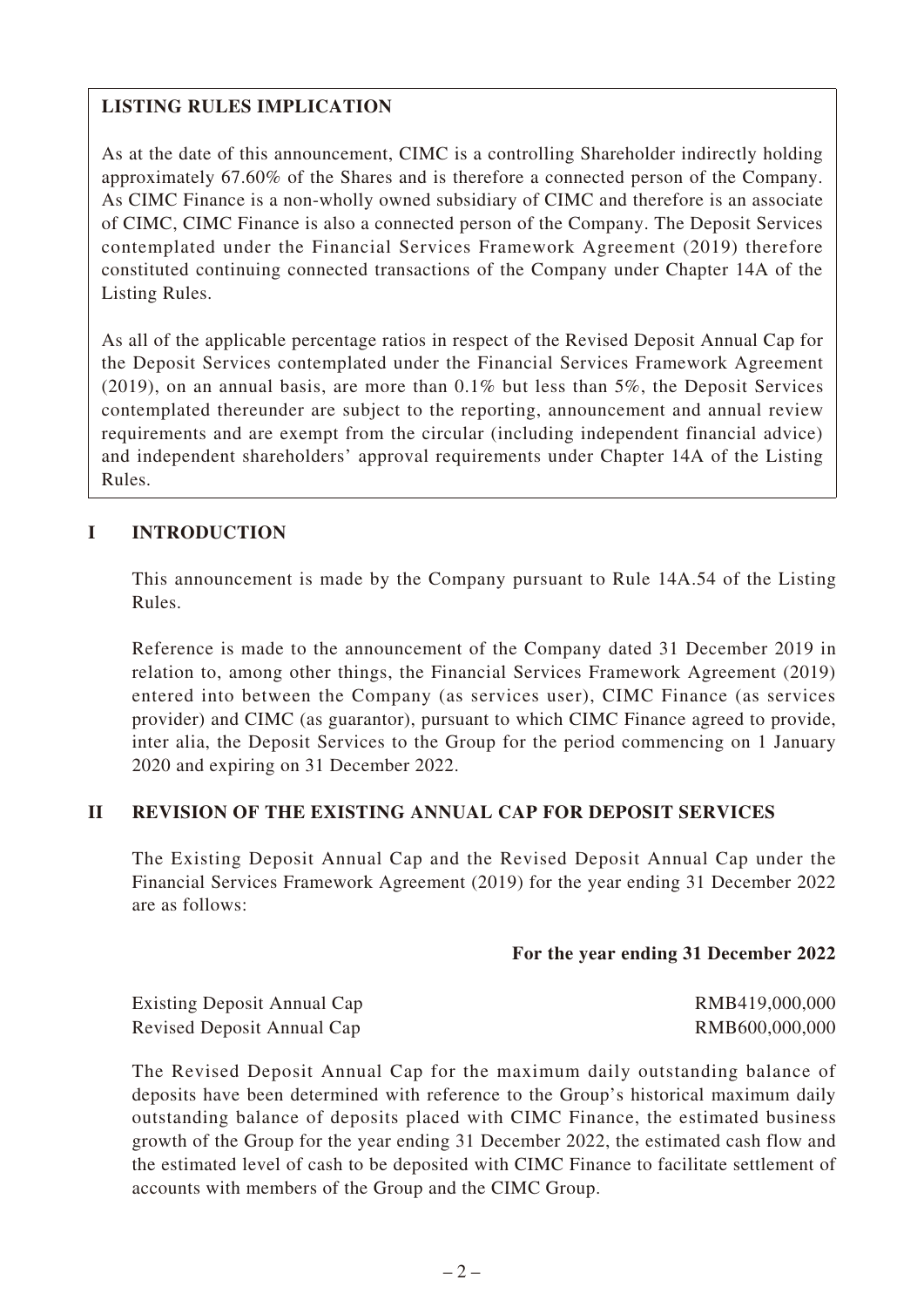The historical transaction amounts and the corresponding annual caps of the maximum daily outstanding balance of deposits under the Financial Services Framework Agreement (2019) for the two years ended 31 December 2020 and 2021 are as follows:

|                                                                                    | 31 December 2020 | For the year ended For the year ended<br><b>31 December 2021</b> |
|------------------------------------------------------------------------------------|------------------|------------------------------------------------------------------|
| Annual caps of maximum daily outstanding<br>balance of deposits                    | RMB419,000,000   | RMB419,000,000                                                   |
| Historical transaction amounts of maximum<br>daily outstanding balance of deposits |                  | RMB410,006,618.00 RMB413,906,988.18                              |

The Board confirms that the Existing Deposit Annual Cap for the year ending 31 December 2022 under the Financial Services Framework Agreement (2019) has not yet been exceeded as at the date of this announcement.

The terms and conditions under the Financial Services Framework Agreement (2019), including the pricing basis and policy, remain unchanged and in effect.

# **III REASONS FOR AND BENEFITS OF THE REVISION OF EXSITING ANNUAL CAP FOR DEPOSIT SERVICES**

In the past, CIMC Finance has provided the Group with a full range of comprehensive financial services which are convenient, efficient and cost-effective, including deposits, loans, foreign exchange, settlement, etc.. The two parties have since maintained a stable, mutually beneficial and win-win partnership for many years.

The Group can make use of the advantages of the financial services provided by CIMC Finance to meet its objective needs such as capital provision, settlement, cross-border capital replacement and turnover, and financing. For example:

- (1) In view of the stock of the Group's daily settlement reserve capital in CIMC Finance (approximately RMB200–300 million), and the expected peak value of temporary loans (estimated to be RMB1 billion) required for the development of the Group in the next three years against the background of "carbon neutrality", the current deposit cap of RMB419 million is far from sufficient to address its business development needs;
- (2) From the perspective of optimizing the capital management system, fully utilizing the existing system of CIMC Finance to build the Group's capital management system, is beneficial to enhancing the utilization efficiency of the segment funds. With the advantages of CIMC Finance in financing, settlement, foreign exchange and cross-border channels, more financial resources can be obtained to better meet the Group's operation and management needs;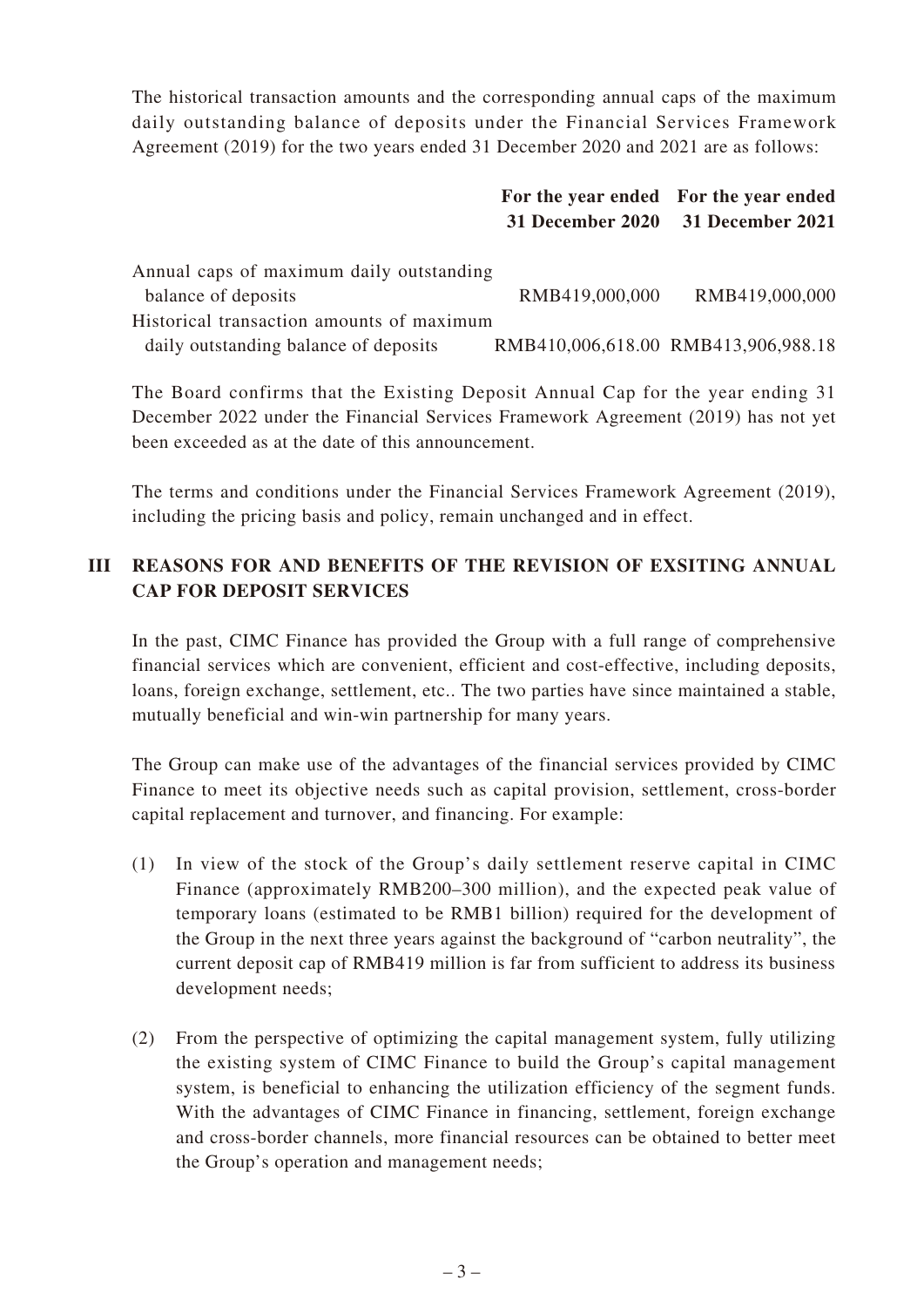(3) From the perspective of capital security, CIMC Finance is a licensed financial institution approved by the China Banking and Insurance Regulatory Commission, and is subject to strict supervision by institutions such as the People's Bank of China, the State Administration of Foreign Exchange and the China Banking and Insurance Regulatory Commission. Due to CIMC's strong capital position and stable operation, with endorsement by CIMC, safety of the capital deposited in CIMC Finance is fully guaranteed.

The Directors (including the independent non-executive Directors) believe that (i) the terms of the Financial Services Framework Agreement (2019) and the continuing connected transactions contemplated thereunder (including the Deposit Services) are and will continue to be in the ordinary and usual course of business of the Group, on normal commercial terms and no less favourable to the Group than those of independent third parties, and (ii) the terms of the Financial Services Framework Agreement (2019), the continuing connected transactions contemplated thereunder (including the Deposit Services) and the Revised Deposit Annual Cap as set out in this announcement are fair and reasonable and in the interests of the Company and the Shareholders as a whole.

## **IV INFORMATION ON THE PARTIES**

The Group is principally engaged in the design, development, manufacturing, engineering and sales of, and the provision of technical maintenance services for, a wide spectrum of transportation, storage and processing equipment that are widely used in the energy, chemical and liquid food industries. As at the date of this announcement, the Directors consider the ultimate controlling party of the Company to be CIMC.

CIMC Group is principally engaged in the container manufacturing and service business, road transportation vehicle business, energy, chemical and liquid food equipment business, offshore engineering business and airport facilities equipment business, as well as the provision of relevant services, including the design, manufacture and service of international standard dry containers, reefer containers, regional special containers, tank containers, wooden container floorboards, road tank trucks, natural gas equipment and static tanks, road transportation vehicles, heavy trucks, jack-up drilling platforms, semisubmersible drilling platforms, special vessels, passenger boarding bridges and bridgemounted equipment, airport ground support equipment, fire safety and rescue vehicles, automated logistics system and intelligent parking system and relevant services.

CIMC Finance is principally engaged in the provision of financial services to fellow subsidiaries of the CIMC Group.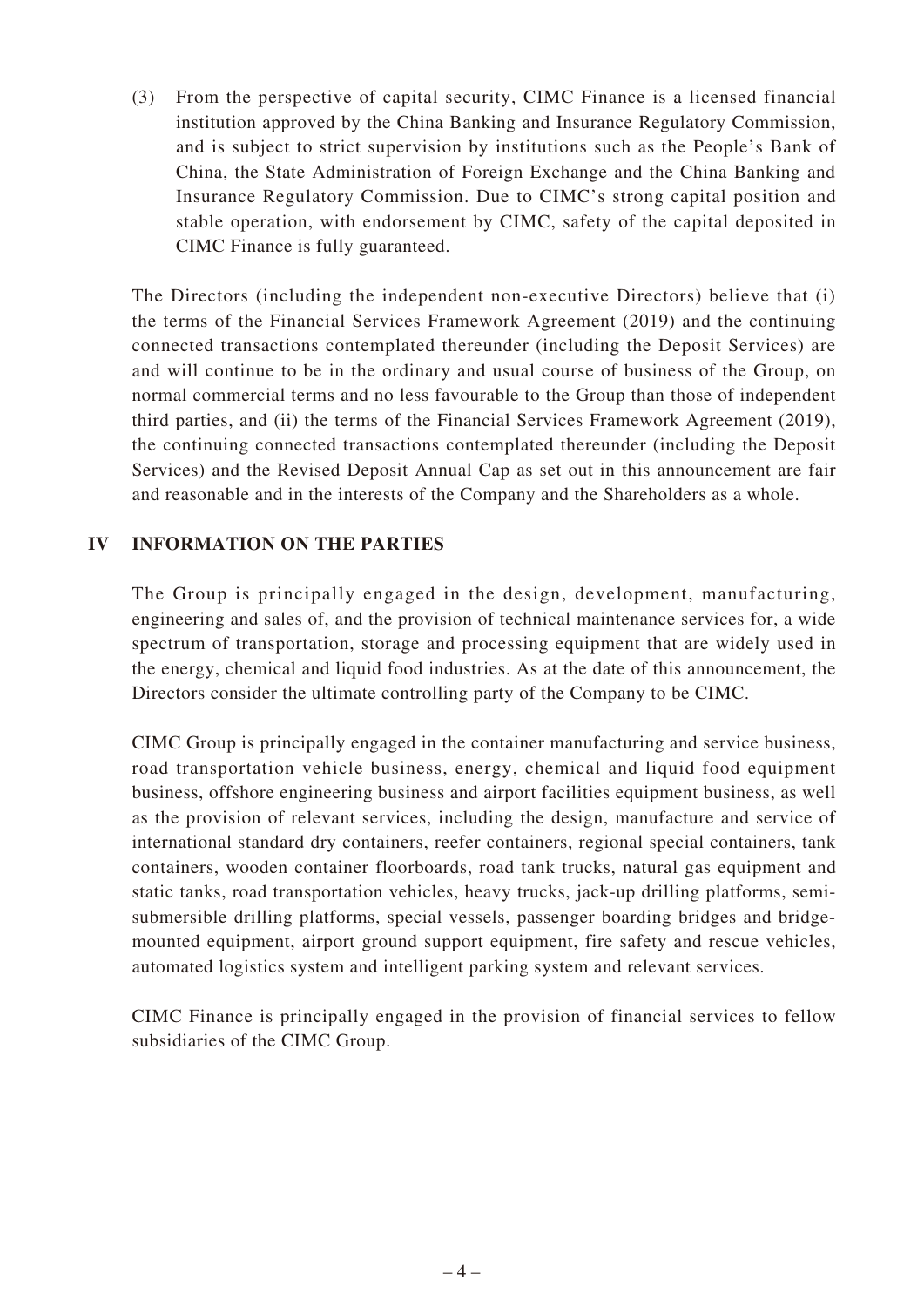## **V IMPLICATIONS UNDER THE LISTING RULES**

As at the date of this announcement, CIMC is a controlling Shareholder indirectly holding approximately 67.60% of the Shares and is therefore a connected person of the Company. As CIMC Finance is a non-wholly owned subsidiary of CIMC and therefore is an associate of CIMC, CIMC Finance is also a connected person of the Company. The Deposit Services contemplated under the Financial Services Framework Agreement (2019) therefore constituted continuing connected transactions of the Company under Chapter 14A of the Listing Rules.

As all of the applicable percentage ratios in respect of the Revised Deposit Annual Cap for the Deposit Services contemplated under the Financial Services Framework Agreement (2019), on an annual basis, are more than 0.1% but less than 5%, the Deposit Services contemplated thereunder are subject to the reporting, announcement and annual review requirements and are exempt from the circular (including independent financial advice)and independent shareholders' approval requirements under Chapter 14A of the Listing Rules.

In view of the senior management position(s) and/or directorship(s) held by Mr. Gao Xiang, Mr. Yu Yuqun, Mr. Wang Yu and Mr. Zeng Han, all of whom are Directors of the Company, in CIMC and/or certain subsidiaries of CIMC, they are deemed to be materially interested in the Financial Service Framework Agreement (2019) and have abstained from voting on the relevant Board resolutions. Other than the aforementioned, none of the other Directors has a material interest in the continuing connected transactions contemplated under the abovementioned agreement.

#### **DEFINITIONS**

In this announcement, the following expressions shall have the meanings set out below unless the context requires otherwise:

| "associate(s)" | has the meaning ascribed to it under the Listing Rules                                                                                                                                                                                                                                                                                                  |
|----------------|---------------------------------------------------------------------------------------------------------------------------------------------------------------------------------------------------------------------------------------------------------------------------------------------------------------------------------------------------------|
| "Board"        | the board of Directors                                                                                                                                                                                                                                                                                                                                  |
| "CIMC"         | 中國國際海運集裝箱(集團)股份有限公司 (China<br>International Marine Containers (Group) Co., Ltd.*), a<br>company established in the PRC with limited liability,<br>the A shares of which are listed on the Shenzhen Stock<br>Exchange and the H shares of which are listed on the<br>Main Board of the Stock Exchange, and the controlling<br>shareholder of the Company |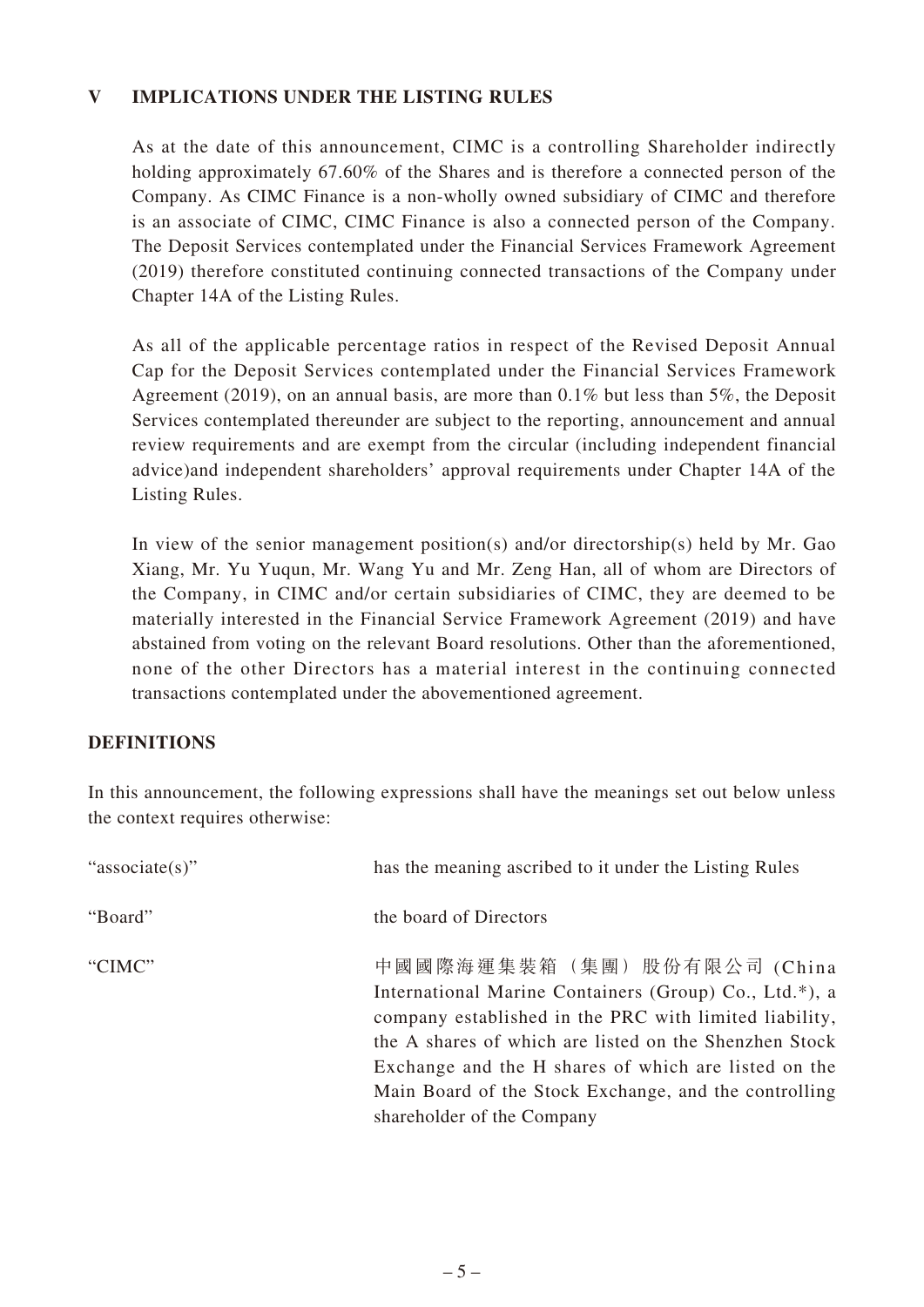| "CIMC Finance"                                          | 中集集團財務有限公司 (CIMC Finance Company Ltd.*),<br>a company established in the PRC with limited liability, a<br>non-wholly owned subsidiary of CIMC                                                                                                                                                                                                                        |
|---------------------------------------------------------|----------------------------------------------------------------------------------------------------------------------------------------------------------------------------------------------------------------------------------------------------------------------------------------------------------------------------------------------------------------------|
| "CIMC Group"                                            | CIMC and its subsidiaries (but excluding members of the<br>Group) and associates                                                                                                                                                                                                                                                                                     |
| "Company"                                               | CIMC Enric Holdings Limited, an exempted company<br>incorporated in the Cayman Islands on 28 September 2004<br>with limited liability under the Companies Law (Revised)<br>of the Cayman Islands, the Shares of which are listed on<br>the Main Board of the Stock Exchange                                                                                          |
| "connected person(s)"                                   | has the meaning ascribed to it under the Listing Rules                                                                                                                                                                                                                                                                                                               |
| "continuing connected<br>$transaction(s)$ "             | has the meaning ascribed to it under the Listing Rules                                                                                                                                                                                                                                                                                                               |
| "controlling shareholder"                               | has the meaning ascribed to it under the Listing Rules                                                                                                                                                                                                                                                                                                               |
| "Deposit Services"                                      | the deposit services to be provided by CIMC Finance<br>to the Group contemplated under the Financial Services<br>Framework Agreement (2019)                                                                                                                                                                                                                          |
| "Director(s)"                                           | the directors of the Company                                                                                                                                                                                                                                                                                                                                         |
| "Existing Deposit<br>Annual Cap"                        | the existing annual cap for the continuing connected<br>transactions in relation to the Deposit Services on the<br>maximum daily outstanding balance of deposits to be<br>placed by the Group with CIMC Finance for the year<br>ending 31 December 2022 as set out in the section headed<br>"II. REVISION OF THE EXISTING ANNUAL CAP FOR<br><b>DEPOSIT SERVICES"</b> |
| "Financial Service<br>Framework Agreement<br>$(2019)$ " | the framework agreement dated 31 December 2019<br>entered into among the Company, CIMC Finance and<br>CIMC in relation to the provision of financial services by<br>CIMC Finance to the Group for the period commencing<br>on 1 January 2020 and expiring on 31 December 2022                                                                                        |
| "Group"                                                 | the Company and its subsidiaries                                                                                                                                                                                                                                                                                                                                     |
| "HK\$"                                                  | Hong Kong Dollars, the lawful currency of Hong Kong                                                                                                                                                                                                                                                                                                                  |